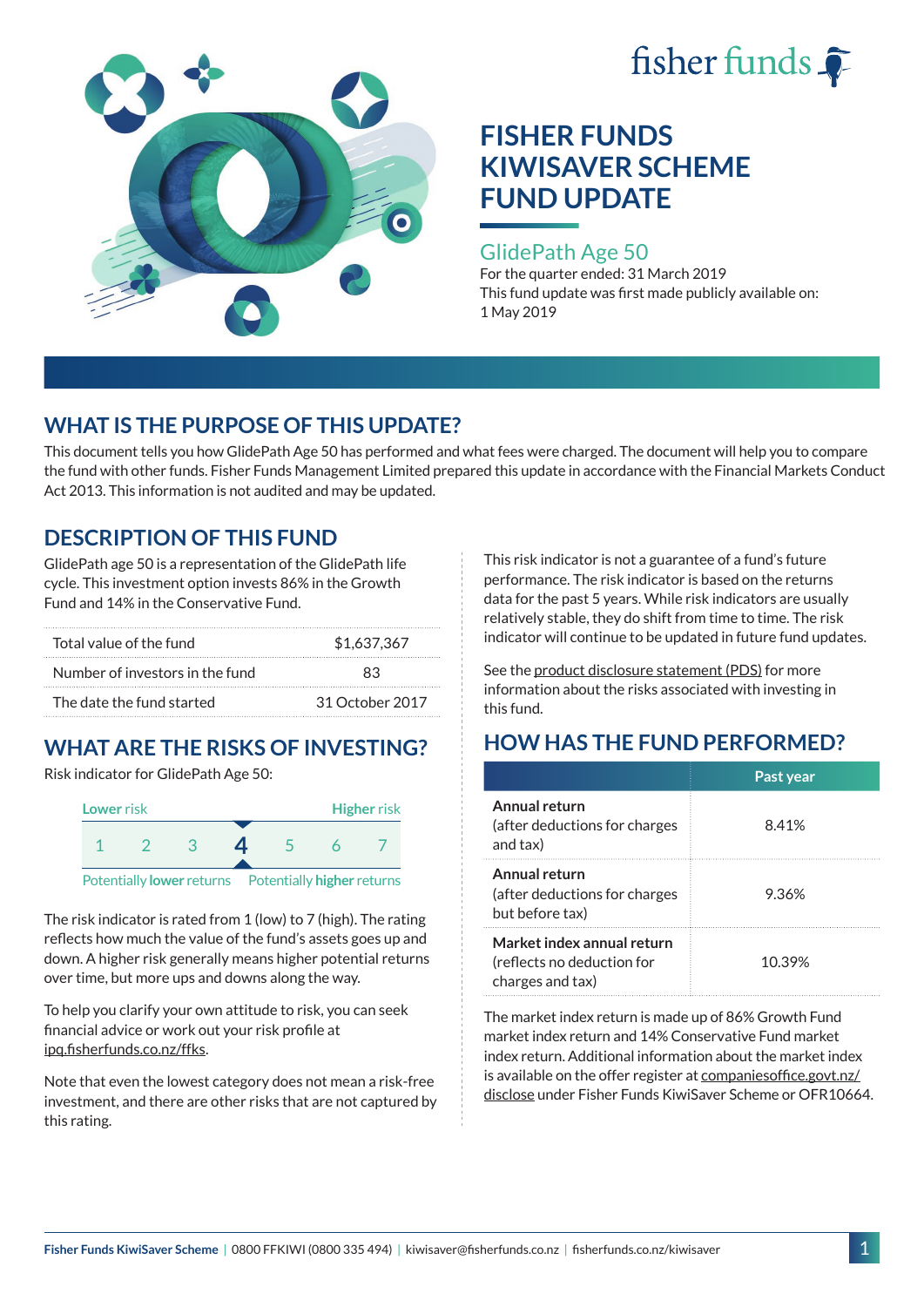# **ANNUAL RETURN GRAPH**



This shows the return after fund charges and tax for each year ending 31 March since the fund started. The last bar shows the average annual return since the fund started, up to 31 March 2019.

**Important:** This does not tell you how the fund will perform in the future.

Returns in this update are after tax at the highest prescribed investor rate (PIR) of tax for an individual New Zealand resident. Your tax may be lower. The market index return reflects no deduction for charges and tax.

#### **WHAT FEES ARE INVESTORS CHARGED?**

Investors in GlidePath Age 50 are charged fund charges that include GST. In the year to 31 March 2018 these were:

|                                                       | % of net asset value   |
|-------------------------------------------------------|------------------------|
| <b>Total fund charges</b>                             | 1.40%                  |
| Which are made up of:                                 |                        |
| <b>Total management and</b><br>administration charges | 1.40%                  |
| Including:                                            |                        |
| Manager's basic fee                                   | 0.93%                  |
| Other management and<br>administration charges        | 0.13%                  |
| Total performance-based fees <sup>1</sup>             | 0.34%                  |
| Other charges:                                        | \$ amount per investor |
| Annual membership fee                                 |                        |

Small differences in fees and charges can have a big impact on your investment over the long term.

### **EXAMPLE OF HOW THIS APPLIES TO AN INVESTOR**

Sarah had \$10,000 in the fund at the start of the year and did not make any further contributions. At the end of the year, Sarah received a return after fund charges were deducted of \$841 (that is 8.41% of her initial \$10,000). Sarah also paid \$36 in other charges. This gives Sarah a total return after tax of \$805 for the period.

### **WHAT DOES THE FUND INVEST IN? Actual investment mix**

This shows the types of assets that the fund invests in.



#### **Target investment mix**

This shows the mix of assets that the fund generally intends to invest in.